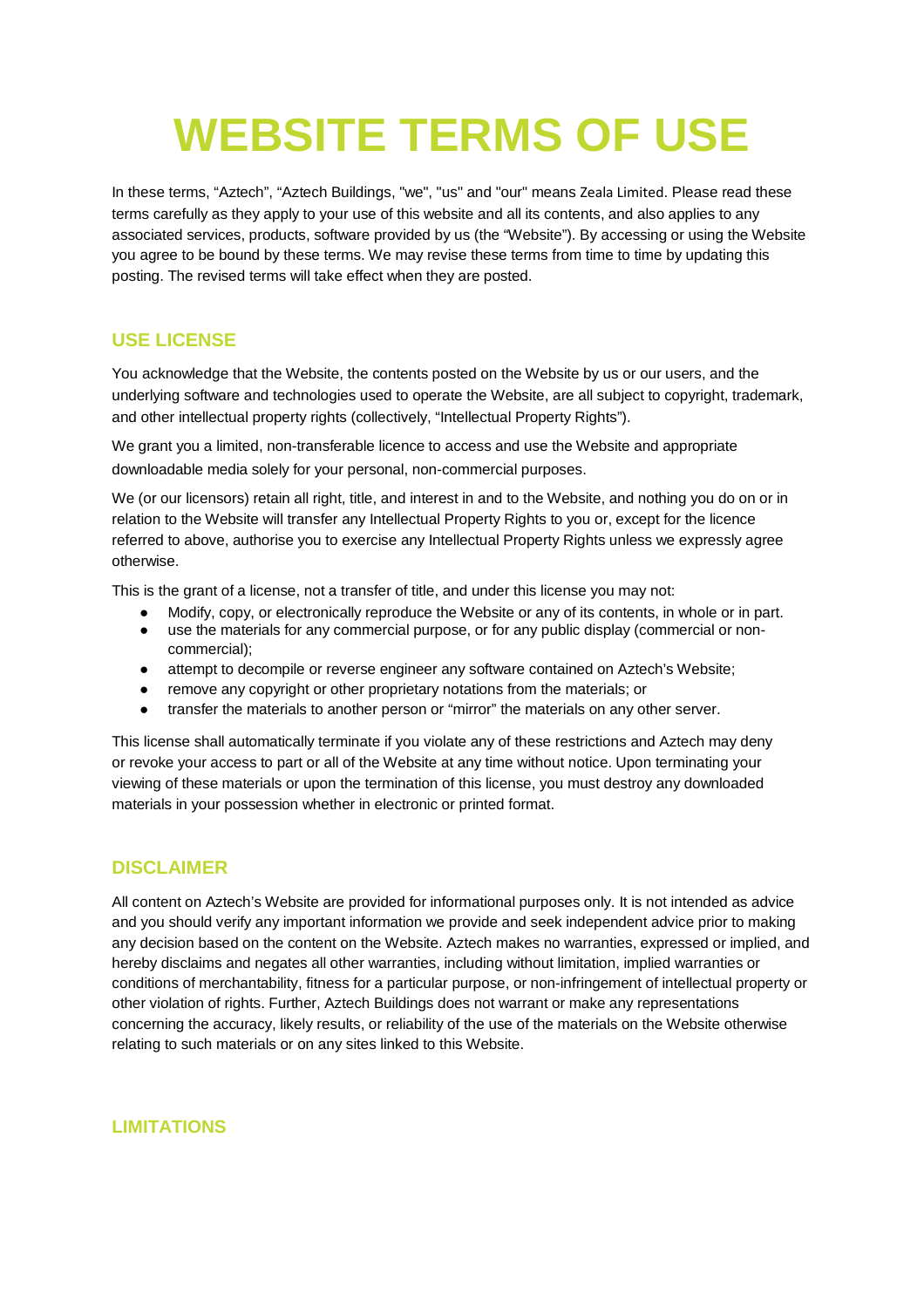You may have rights under statutory consumer protection laws, including the Consumer Guarantees Act 1993 which cannot be excluded, restricted, limited or modified. The following exclusions of warranties, and the limitations of liability below, apply subject to any rights you may have under such laws.

Subject to our obligations under the Non-Excludable Terms and to the maximum extent permitted by law, in no event shall Aztech Buildings or its suppliers be liable for any damages (including, without limitation, damages for loss of data or profit, or due to business interruption) arising out of the use or inability to use the materials on Aztech's website.

# REVISIONS AND VARIATIONS OF THE WEBSITE

The materials appearing on Aztech's Website could include technical, typographical, or photographic errors. Aztech does not warrant that any of the materials on its Website are accurate, complete, or current. Aztech may make changes to the materials contained on its Website at any time without notice. Aztech does not, however, make any commitment to update the materials.

# **LINKS AND ADVERTISMENTS**

The Website may contain links to websites operated by third parties or include advertising or promotional material provided by our advertisers. Aztech Buildings has not reviewed all of the sites linked and we are not responsible for, and do not endorse, the content or accuracy of any other sites linked to the Website or advertising or promotional material published on the Website. Use of any such linked Website is at the user's own risk. You should contact the relevant third party directly if have any questions.

In some instances, advertisements will contain offers which you accept by clicking through to an advertiser's website. The advertiser is solely responsible for the offer.

Where the Website includes products available for purchase, the prices and product description are the responsibility of the retailer.

## **PRICING**

All prices on this website are subject to change without notice. Whilst we make every effort to provide you the most accurate, up-to-date information, occasionally, one or more items on our website may be mis-priced.

In the event a product is listed at an incorrect price due to typographical or technical error, Aztech shall have the right to refuse or cancel any orders placed for product listed at the incorrect price.

If an item's correct price is lower than our stated price, we will charge the lower amount.

If an item's correct price is higher than our stated price, we will cancel your order and notify you of the price error and order cancellation. You will, of course, have an opportunity to purchase the item at the correct price, if you so wish.

# **PRIVACY POLICY**

In using the Website, you may give us personal information in which you have certain rights. By using the Website, you grant us consent to use your personal information in accordance with our privacy policy which can be viewed at: